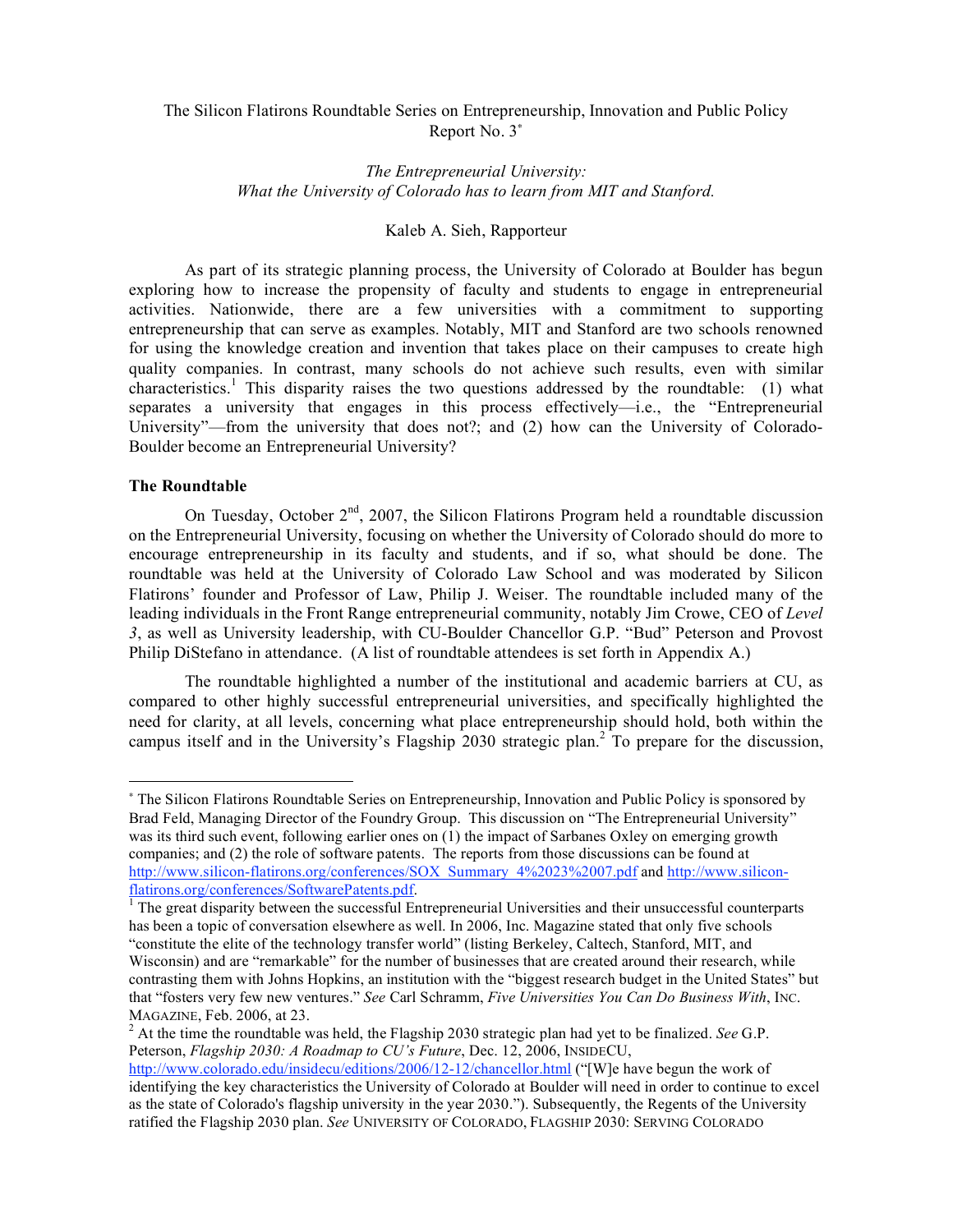participants were asked to look at the examples of MIT and Stanford, specifically in the context of their support of entrepreneurship, and to make comparisons to CU-Boulder.<sup>3</sup>

#### *Premise: Is the Entrepreneurial University an appropriate goal?*

As an overarching theme, the group asked whether increasing entrepreneurial activity at CU-Boulder was an appropriate goal. Many in the group answered affirmatively and for a variety of reasons. Jim Crowe set the tone for the discussion by highlighting that engaging with real problems and real organizations outside of the university is what keeps CU-Boulder, and any institution, healthy at its most basic level. Michael Lightner, chair of the Computer and Electrical Engineering Department at CU, added that entrepreneurial activity is part of preparing undergraduates to go out and make a difference in the world and that the faculty should be prepared to act as role models in this process. He emphasized that faculty should not only publish their discoveries, but also push their discoveries out into the world through commercialization, whether through the creation of a startup company or through licensing the technology to other, already established, companies. At a minimum, Lightner concluded, CU-Boulder should not get in the way of such activities.

John Bennett, director of the ATLAS Institute at CU, said there needs to be a clear and compelling articulation of why CU should embrace this entrepreneurial vision and it should be a way of answering the question for faculty members, "what's in it for us?" He suggested entrepreneurial activity could be a part of the larger goals of the campus as a *comprehensive* university, or that such activity could be seen as a return on investment.<sup>4</sup> He pointed out that entrepreneurial endeavors could also be seen as promoting faculty retention, as a part of how CU recruits graduate students, or as increasing the breadth of research and education on campus. Finally, Bennett noted that CU needs to think about its priorities because the nature of the articulation will inform the way the University facilitates entrepreneurial activity and what incentives it chooses.<sup>5</sup>

#### *What is the Time Horizon?*

The discussants realized that the transition into an entrepreneurial university would not occur overnight. Jim Crowe emphasized that relationships take time and there are long-standing prejudices in the academic community to overcome. Juan Rodriguez, co-founder of *StorageTek* and *Exabyte* and a serial entrepreneur, said success would require considerable patience, pointing out that MIT

1

ENGAGED IN THE WORLD (2007), *available at*

http://www.colorado.edu/flagship2030/downloads/CUFlagship.pdf.<br><sup>3</sup> For an in-depth discussion of the entrepreneurial characteristics of MIT, and suggested reading for the roundtable itself, see Rory P. O'Shea, et al., *Delineating the Anatomy of an Entrepreneurial University: The Massachusetts Institute of Technology Experience*, 37 R&D MANAGEMENT 1, (2007). For a detailed description of the history of Stanford's commercialization efforts, see TIMOTHY LENOIR, ET AL., INVENTING THE ENTREPRENEURIAL REGION: STANFORD AND THE CO-EVOLUTION OF SILICON VALLEY (2007), *available at*

www.stanford.edu/dept/HPS/TimLenoir/Startup/VolumeDrafts/Lenoir\_IntroductionDraft.pdf. <sup>4</sup> In terms of the monetary returns on investment, the University of Colorado has seen the revenue generated from its Technology Transfer Office go from \$2.2 Million in FY 00-01 to over \$20 Million in FY 05-06 (these numbers do not include settlements from legal actions taken to protect existing intellectual property). *See* CU TECHNOLOGY TRANSFER PERFORMANCE METRICS WITH A RECENT HISTORICAL PERSPECTIVE (2007), *available at* https://www.cu.edu/techtransfer/about/newsletters/2007/06\_07\_metrics.ppt. <sup>5</sup> Bennett's statement is borne out elsewhere in research on how the definition of entrepreneurship on <sup>a</sup> campus

can affect its "appeal" to faculty and students. LARA HULSEY, ET AL., SEEDING ENTREPRENEURSHIP ACROSS CAMPUS: EARLY IMPLEMENTATION EXPERIENCES OF THE KAUFFMAN CAMPUSES INITIATIVE 44 (2006)

<sup>(&</sup>quot;According to administrators, faculty and students, adoption of a broad and inclusive definition of entrepreneurship was integral to reaching those who had not previously realized that the subject was relevant to them or their fields.").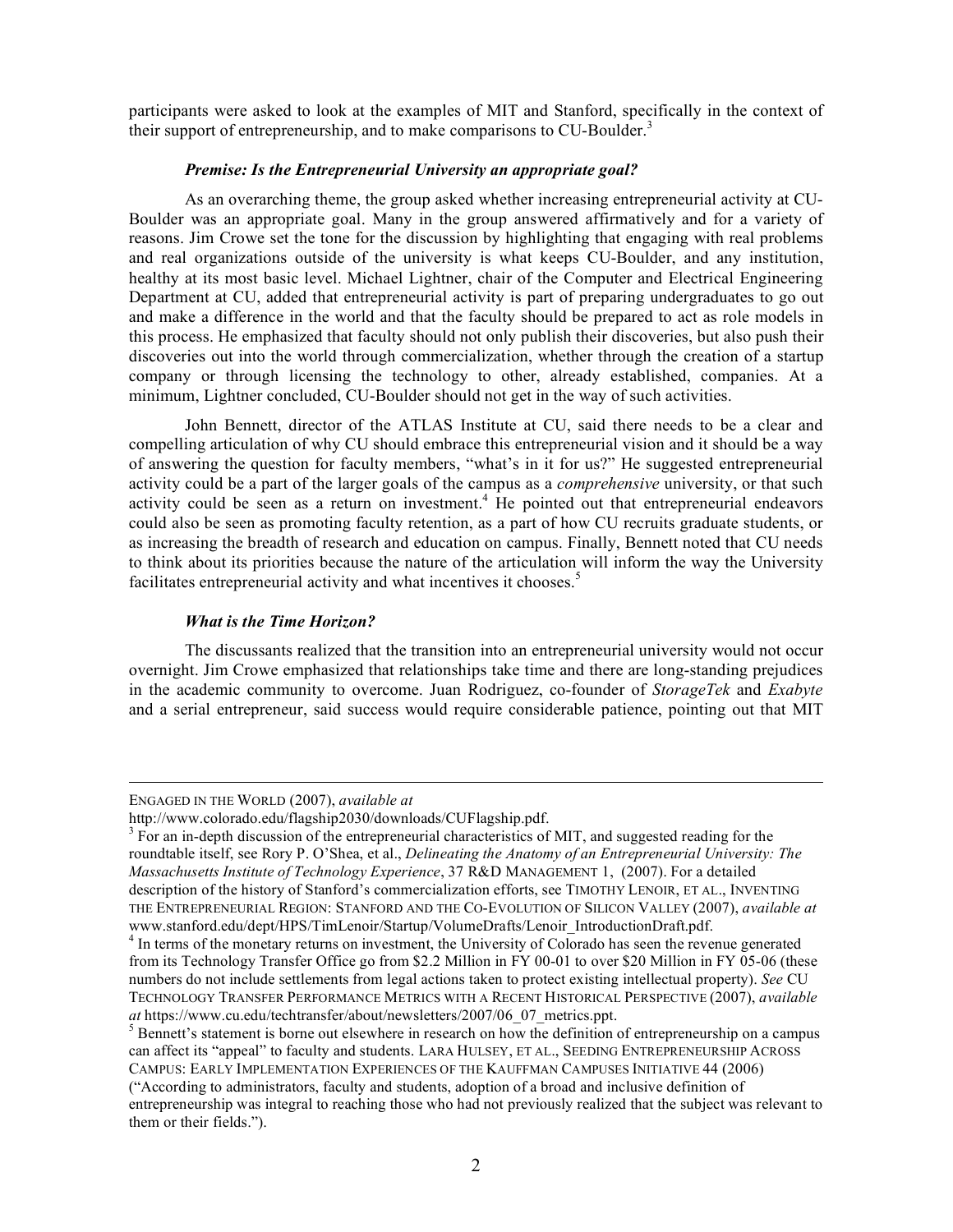has been on its entrepreneurial path for many decades.<sup>6</sup> He urged CU to take a long-term perspective and avoid being near-sighted when looking at the goal of greater involvement with the business community. Barbara Lawton, director of the Engineering Management Program at CU, said that in the near term the effort will require hard work to plan and shape and it should be high on CU's agenda. In short, Lawton concluded that CU should establish a strategic direction, leaving the particular initiatives to develop their own momentum, with only a light touch of continuing guidance and support. Using a gardening analogy, Lawton made her point by suggesting that the entrepreneurial effort would only need to be periodically weeded and fertilized, and then should be allowed to grow of its accord.

### *How to begin the process?*

Discussants emphasized that in facilitating entrepreneurial activity, CU-Boulder should not attempt to "reinvent the wheel." Jim Crowe said it would be fruitful to copy the successes of other universities "shamelessly," as CU did not want to make the mistakes that others have already made. David Allen, associate vice president of the Technology Transfer Office at CU, said MIT was the model to emulate and pointed out that a significant portion of the process for the transfer of technology from CU to private companies follows the model pioneered by MIT. <sup>7</sup> In short, the challenge for CU is to find its own strategy to encourage entrepreneurship.

To that end, a number of participants pointed to the significant interdisciplinary work done on the campus, such as the Interdisciplinary Telecommunications  $Program<sub>1</sub><sup>8</sup>$  the well-respected Technology Transfer Office,<sup>9</sup> and the strong external entrepreneurial culture surrounding the University in Boulder/Denver. As an example of the attractive environment in the Boulder/Denver area, Jim Crowe explained that Level 3, before choosing to locate in Colorado, polled potential employees and found the area had "low negatives," meaning there were few reasons employees would not move to the area.<sup>10</sup> Speaking to the entrepreneurial culture, Jason Mendelson, Managing Director of *Foundry Group*, added that the venture capital and entrepreneurial communities in Colorado are surprisingly open to mentoring and supporting other startups, contrasting them very

http://www.entrepreneur.com/magazine/entrepreneur/2008/january/187580.html.

<sup>&</sup>lt;sup>6</sup> In fact, some researchers point back to the founder of MIT, William Barton, as encouraging the culture of commercializing scientific discoveries as early as the 1840's, along with notable examples of

commercialization occurring at MIT post-WWII in the 1940's, 50's, and 60's. See O'Shea, *supra* note 2, at 10.<br><sup>7</sup> The Technology and Licensing Office (TLO) at MIT was established in 1945 and plays a very proactive role in technology transfer. Along with encouraging faculty to disclose intellectual property, the TLO evaluates the market conditions for the value of faculty inventions, protects the faculty's intellectual property, and meets with venture capitalists on a regular basis. *See* O'Shea, *supra* note 2, at 6.<br><sup>8</sup> The Interdisciplinary Telecommunications Program at the University of Colorado is a unique graduate

telecommunications program that offers a number of cross-disciplinary degrees and certificates for students in engineering, business, as well as law. *See* University of Colorado Telecommunications Program, http://telecom.colorado.edu/ (last visited Jan. 1, 2008).<br><sup>9</sup> While the Technology Transfer Office (TTO) at CU is structured similarly to the TLO at MIT, compare the

mission statement of the TTO, which is to "*aggressively* pursue, protect, package, and license to business the intellectual property generated from the research enterprise and to serve faculty, staff, and students seeking to create such intellectual property." Technology Transfer Office, https://www.cu.edu/techtransfer/ (emphasis added) (last visited Jan. 1, 2008), with the mission statement of the TLO at MIT, which is to "*foster* commercial investment in the development of inventions and discoveries flowing from the research . . . . [T]hrough licensing of the intellectual property resulting from our research." MIT Technology Licensing Office,  $\frac{http://web.mit.edu/tlo/www/}{http://web.mit.edu/tlo/www/}{\text{emphasis added}}$  (last visited Jan. 1, 2008).

investor and founder of Colorado Startups, LLC, six out of eight out-of-state companies decided to relocate to Boulder after attending a summer workshop he held for "budding tech entrepreneurs." *See* Carol Tice, *Small Towns, Big Money*, ENTREPRENEUR MAGAZINE, Jan. 2008, *available at*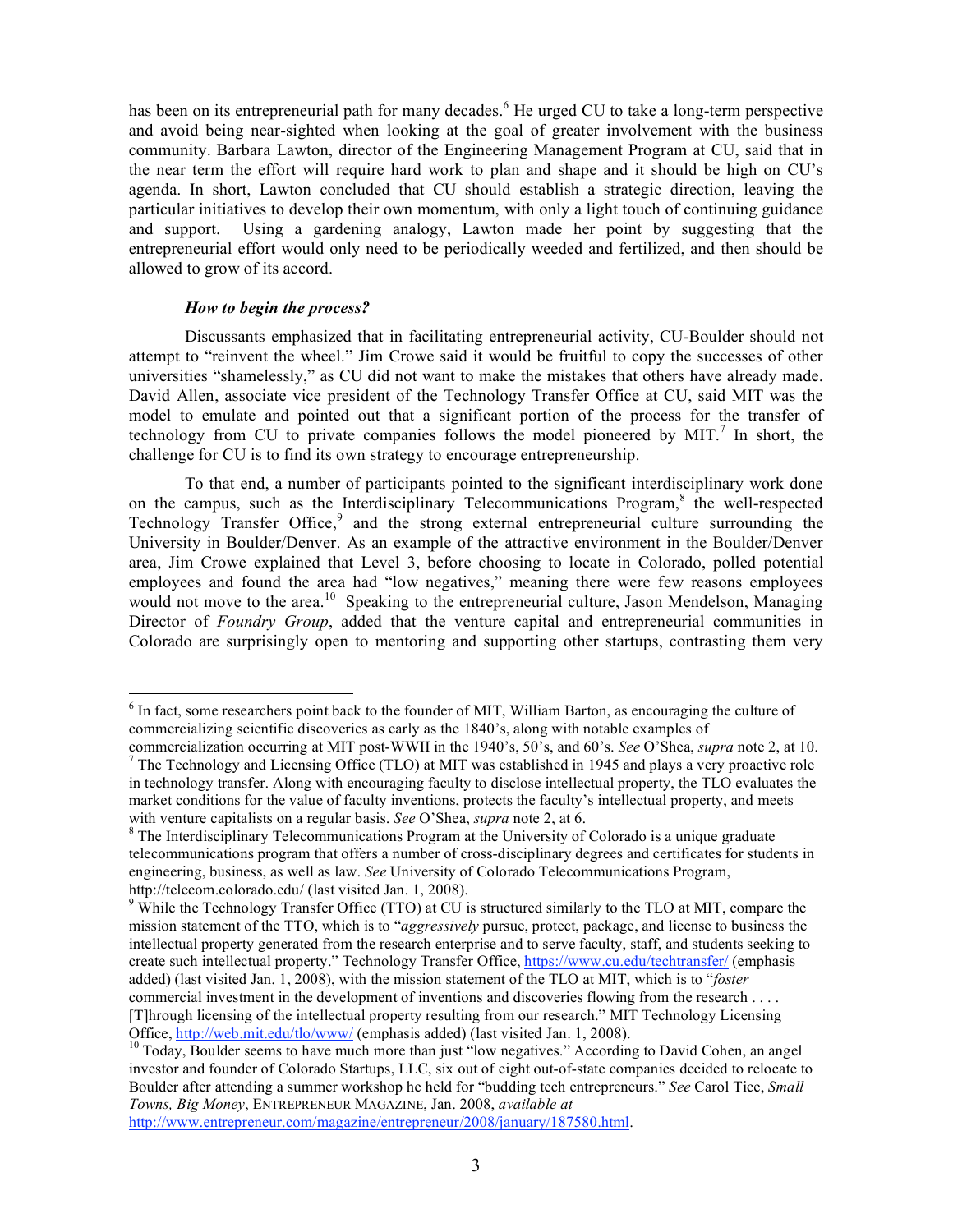favorably with Silicon Valley.<sup>11</sup> Reflecting this sentiment, a recent survey by the Federal Reserve Bank of Boston ranked Boulder as the top "secondary city" for entrepreneurship (defining "secondary city" as those cities outside of the 40 largest U.S. metropolitan areas) in terms of the number of private equity deals, specifically citing the strong network of technology and entrepreneurial companies in the area, the local University's role in tech transfer, and the high quality of life in the area.<sup>12</sup>

### *Cultural Differences Between CU and MIT and the Effect on Entrepreneurship*

Creating an entrepreneurial culture is often the difference between those universities that are successful in their technology transfer and company spin-off efforts and those that are not.<sup>13</sup> In highlighting this point, the roundtable participants focused particularly on the perceived differences between the culture at MIT and that of CU-Boulder and there were many ideas on how to address these differences.

#### *The Culture at MIT:*

Jae Roh, an MIT graduate, said that at MIT the culture is a big deal. There, he related, people are still focused on the traditional university model of research, publishing, and the resultant acquisition of research funding, but they are motivated by and focus on real world problems.<sup>14</sup> Brad Feld, another MIT graduate, explained that MIT has a well-established policy of encouraging its faculty to take 20% of their time to engage in work outside of the University itself. Notably, the cultural norm at MIT is to take this time to engage in consulting, work at a startup, or serve on the board of directors at a company the professor started.<sup>15</sup> For a success story under this policy, consider the case of Rodney Brooks, Director of the Computer Science and Artificial Intelligence Lab at MIT. Brooks, while continuing to work at MIT, is the cofounder and chief technology officer

[A] driver of spinoff activity is the culture within the university—what we refer to as an Entrepreneurial Orientation. Where academics experience a culture that champions commercialization activity and when they experience direct exposure to role models of those that have successfully commercialized research, they are more likely to engage in such activity.

<sup>&</sup>lt;sup>11</sup> Echoing Mendelson's perspective, Entrepreneurship Magazine quoted one local entrepreneur's account that "several firms here with a policy that they'll basically meet with anybody--at least briefly--and hear their

pitch." *Id.* <sup>12</sup> *See* Carole Carlson & Prabal Chakrabarti, *Venture Capital in New England Secondary Cities*, NEW ENGLAND COMMUNITY DEVELOPMENTS, 2007, at 1, *available at*

www.bos.frb.org/commdev/necd/2007/issue1/venturecap.pdf. <sup>13</sup> *See* Phillip H. Phan & Donald S. Siegel, *The Effectiveness of University Technology Transfer: Lessons Learned, Managerial and Policy Implications, and the Road Forward* 44 (2006), *available at* http://papers.ssrn.com/sol3/papers.cfm?abstract\_id=900605 ("[W]hile we do not underestimate the difficulty . . . with which norms, standards, and values among tenured faculty can be changed, such changes are necessary

at institutions that wish to place <sup>a</sup> high priority on technology commercialization.") <sup>14</sup> Echoing Roh, research has indicated that the entrepreneurial culture at MIT could be *very* important to its success in spinning off quality companies. As the O'Shea article relates,

*See* O'Shea, *supra* note 2, at 12-13.<br><sup>15</sup> This deeply ingrained expectation for faculty at MIT to spend 20% of their time on non-Institute work has been discussed elsewhere as well. *See* HENRY ETZKOWITZ, MIT AND THE RISE OF ENTREPRENEURIAL SCIENCE 38 (2002) ("[C]onsultation with industry became an entrenched practice at MIT. Although consulting was officially limited to one day per week it was never entirely clear if this requirement should be interpreted as one day out of five or could be expanded to three out of seven. The professor who worked part time for industry . . . became the model MIT academic.").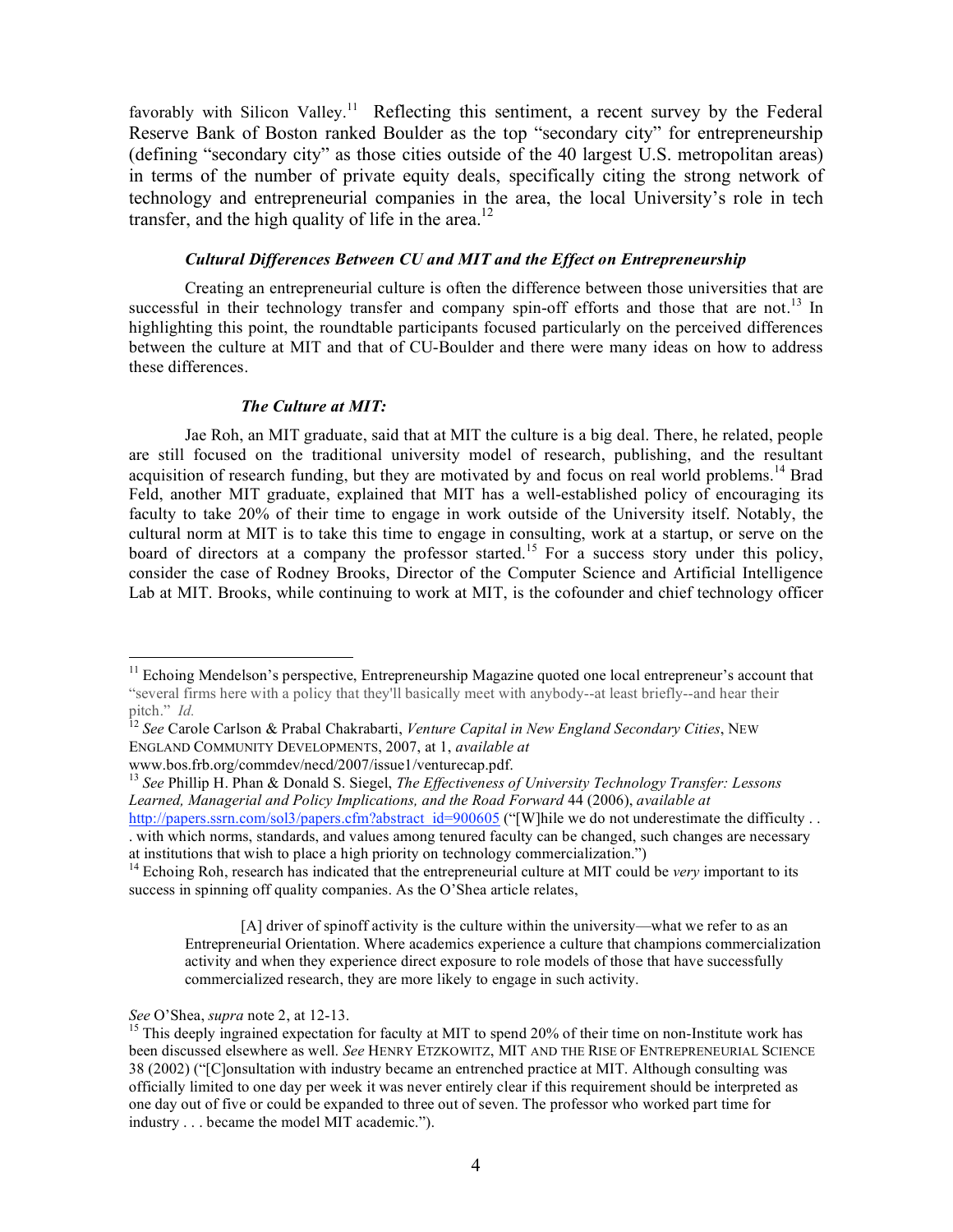of the company iRobot, which, among other things, manufactures the Roomba.<sup>16</sup> This success came only after more than 15 years of spending the extra 20% of his time working on the technology that grew out of work that Brooks and his graduate students had done. In short, MIT's policy and culture enabled Brooks to lead a dual existence and be rewarded for it.

Chris Bowman, a professor of Chemical and Biological Engineering at CU-Boulder, said another difference between CU and MIT is that tenure at MIT is not necessarily based on teaching skills, but by virtue of a person being at the top of their field. While not directly impacting entrepreneurial activity, he said it affects teaching loads. Bowman noted the teaching loads are lower at MIT and the administrative duties of professors are much lower as well, thus easing the burdens on professors and freeing them up to spend their extra time in a productive manner.

#### *The Culture at CU:*

G.P. "Bud" Peterson, CU Boulder's Chancellor, pointed out that CU also has a policy of allowing 20% of a professor's time to be spent away from the University. Michael Lightner noted, however, that this policy is, in reality, a one out of six days policy, implying that professors should work on entrepreneurial activity on their Saturdays. Moreover, Lightner related, there is not the same expectation at CU, as at MIT, to use this time to advance entrepreneurial initiatives.

Speaking to the culture at CU, Jim Linfield, a partner at the law firm of *Cooley, Godward, Kronish LLP*, highlighted the fact that entrepreneurship varies greatly from department to department at CU. Linfield noted, for example, that in CU's Department of Molecular, Cellular, and Developmental Biology, entrepreneurs have thrived under the leadership of faculty members like Larry Gold and Marvin Caruthers. By contrast, other departments evince hostile attitudes towards entrepreneurial activities; Garret Moddel, of Electrical and Computer Engineering, for example, noted that he faced disparaging remarks upon his return to the academic environment from a successful startup company.

The discussion also pointed to a cultural resistance to entrepreneurial activity at CU, not only reflected in the attitudes of the faculty, but also in a lack of support from the University's administration. Brad Feld said he continually hears of the large amount of entrepreneurial activity in Colorado and thinks Colorado is a great place for company creation, but his experience with CU suggests it is mediocre, at best, in spurring entrepreneurship, especially in comparison to MIT. In short, he felt that there is little entrepreneurial activity in and around CU as an institution.

### *Student Culture: The Students' Place within the Entrepreneurial University*

While the faculty's role in an entrepreneurial university was a dominant theme throughout the roundtable, at one point the discussion turned to students' involvement. Brad Bernthal, Associate Clinical Professor at the University of Colorado Law School, asked about the students' place within an entrepreneurial university. He thought they might face less cultural resistance to engaging in entrepreneurial activity, sparking an informative discussion concerning the students at MIT.

Brad Feld said there was a clear demarcation at MIT between the undergraduates, the graduate students, and the PhD students. The undergraduates, he said, assume they will be entrepreneurs. It is an all-pervasive presumption that can be seen at every turn.<sup>17</sup> Graduate students,

<sup>&</sup>lt;sup>16</sup> The Roomba is a small automated vacuum cleaner, for a detailed description of the product, see the Roomba webpage on the iRobot website, http://www.irobot.com/sp.cfm?pageid=122 (last visited Jan. 1, 2008).<br><sup>17</sup> As O'Shea, et al. point out, students at MIT are frequently exposed to professors who leave the academic

world to start a company or work on an invention and then return to teach, thus providing strong role models for students. *See* O'Shea, *supra* note 2 at 9 (("[S]pend four years in this place [and] your [sic] going to meet at least twenty people who have started [a company] so you come out thinking that everyone has done it and that I can do it. So simply an exposure to entrepreneurship raises your expectations.") (quoting the director of the Technology Licensing Office (TLO) at MIT)).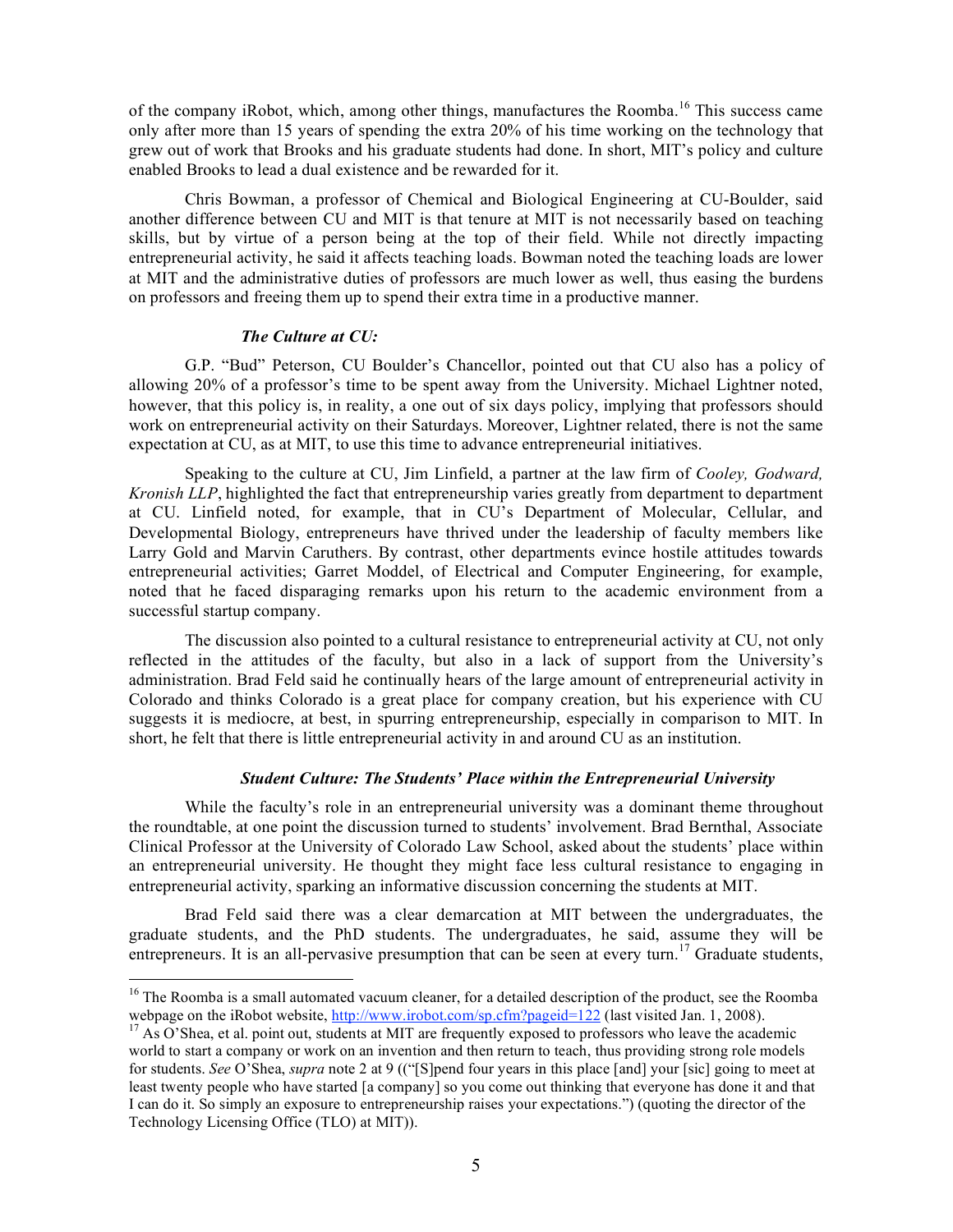by contrast, possess only "conditional" entrepreneurial attitudes: masters students tend to follow the lead of their professor and, at the doctorate level, PhD students are expected to be on track to professor-hood. To be sure, once the student becomes a professor, then she could involve herself in entrepreneurial activity if she wants to, but the emphasis is on academics first and foremost. At all levels, though, if a student has an advisor or favorite professor who is entrepreneurial, then the likelihood of the student being involved in some sort of entrepreneurial activity is high. In short, Feld concluded, for an institution to be entrepreneurial, students must be linked to entrepreneurial professors.

While discussing the students' role in an entrepreneurial university, one participant pointed out that there are different models of entrepreneurial activity. In particular, Jae Roh mentioned that one model of entrepreneurship is fundamental research propagated out through licensing, but said a model centered on undergraduates can also be very successful. This latter model, he pointed out, was thought to be responsible for a significant amount of activity in Silicon Valley and around Cambridge, Massachusetts. Roh said the undergraduate model does not involve cutting-edge research like the first model, but could involve, for example, a better indexing method for web pages, or a better way to write pages on the Internet.

Roh related that the key to a successful undergraduate-focused model is the creation of a "critical mass" of students. Roh described, for example, an informal gathering at a pub near MIT, where on Monday nights people would meet for pizza and beer. He said it was known that this was where one could go to meet people who were thinking about starting new companies: serial entrepreneurs would show up, venture capitalists would show up, and it was very informal. Other roundtable participants compared such a gathering to the New Technology Meetup at the University of Colorado Law School,<sup>18</sup> but Roh said the MIT gatherings were even more informal.

Robert Reich, founder and vice-president of *Me.dium* and the organizer of the New Technology Meetup, explained how the Meetup exemplified the "disconnects" at CU in terms of entrepreneurial activity. Over its existence, Reich reported, over 70 companies had participated in the Tech Meetup and roughly 60% of these had come from out-of-state to start a company in Colorado. Astonishingly, he reported, out of the 13 Meetups that have been held on campus, no CU professors or students have ever presented at it.

### *Barriers to Entrepreneurial Activity at CU*

Punctuating the entire roundtable was discussion of the barriers to entrepreneurship at CU-Boulder. It was said, most prominently by Michael Lightner, that if the University did not choose to encourage entrepreneurship, then it should at the very least not get in the way of the process. The group identified a need to understand the barriers to faculty participation in entrepreneurial activity and how those barriers could be lowered.

On the point of challenges in starting a company while serving as a professor, Lightner noted that University policies related to leaves of absence can pose a considerable obstacle to success, as they are not granted as of right to entrepreneurs. Along these lines, Garret Moddel described his personal experience in seeking leaves of absence to start a new company. He said a leave is normally granted for up to two years and getting three years can be extremely difficult. While one to two years is not insignificant, Lightner pointed out starting a company usually takes more time than that. On

 $18$  The New Technology Meetup is more structured than the informal gathering described by Roh, but still contains many of the same elements, and is designed for "geeks, investors, entrepreneurs, hackers, etc." It is held the first Tuesday of each month at the University of Colorado Law School, and both food and drink are provided, but it is structured so that five companies are each given five minutes to demonstrate their new technology, followed by a 5 minute Q&A period. *See* The Boulder Denver New Technology Meetup Group, http://newtech.meetup.com/27/about/ (last visited Jan. 1, 2008).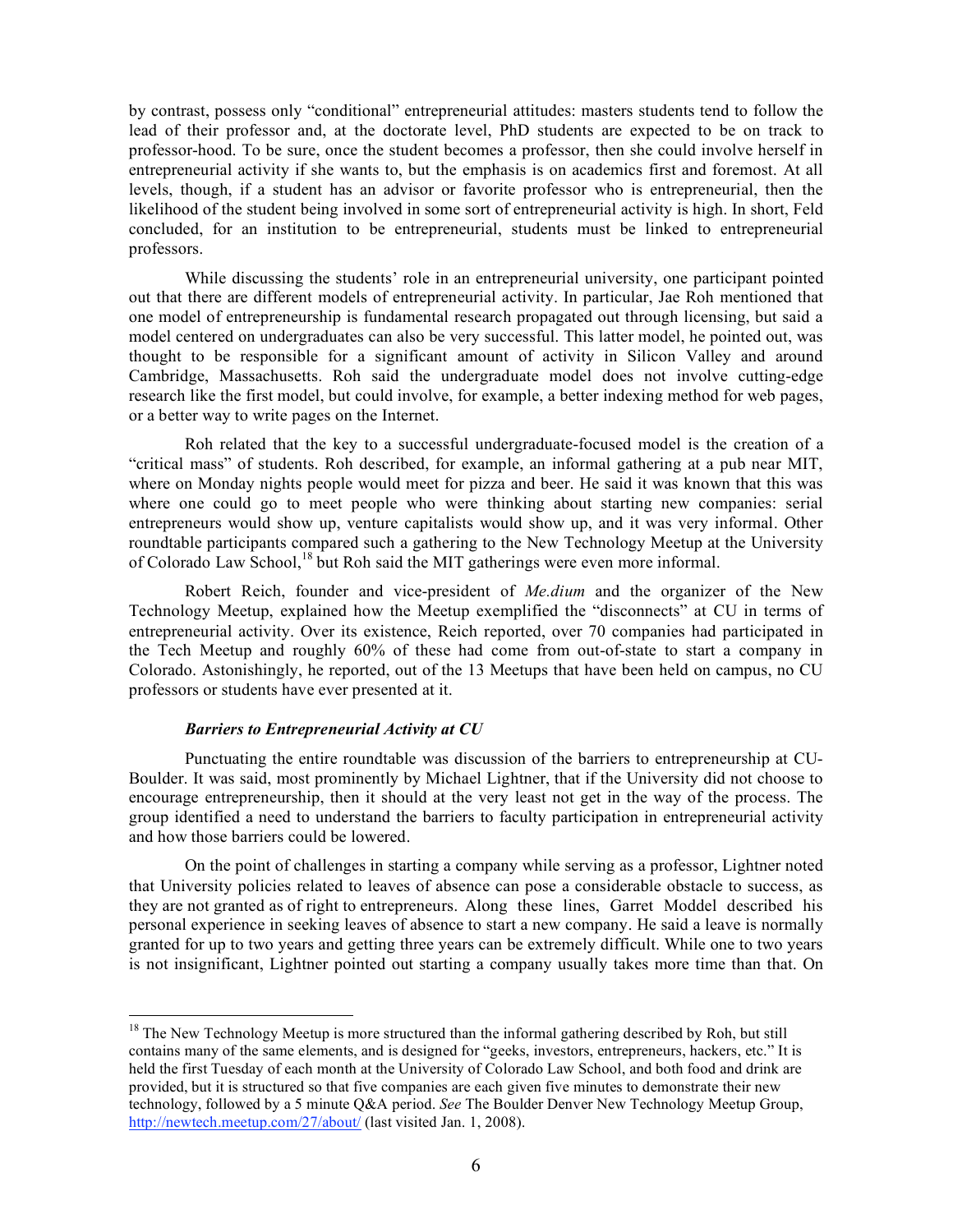top of the leaves issue, some raised the question of whether there were sufficient incentives for entrepreneurial engagement by CU faculty.

Both Lightner and Moddel felt performance reviews and the salary structure at CU fail to provide an incentive structure that encourages entrepreneurial activity. They said while a professor is away creating a company, the professor continues to be evaluated only at the average of their respective departments. Because, for example, professor salaries suffer as a relative matter once they leave and patents are not viewed as legitimate academic contributions, Moddel viewed the reward structure at CU as skewed against encouraging faculty participation in entrepreneurial activity.

Faculty time, or lack thereof, was said to be another barrier to entrepreneurship at CU.<sup>19</sup> Chris Bowman, a professor at CU, thought constraints on a professor's time might be the single largest barrier. He said no successful faculty member had one day in five to address projects outside of the University. Garret Moddel said this problem has become progressively worse in the past five years, as the lack of support from the State of Colorado has increased administrative burdens.<sup>20</sup> At one point, he referred to state support as the "elephant in the room."<sup>21</sup> Moddel said the lack of support creates large administrative burdens for professors and leaves CU with poor infrastructure in terms of collaborative laboratories. At CU, he said, faculty members have the burden of spending significant amounts of their time creating resources that are simply given to professors at places like MIT. Moddel questioned this dynamic, suggesting that there is a large return to the state from investment in entrepreneurial activity and that this quid pro quo might prove to be an important rationale in justifying a further infusion of public resources into CU-Boulder.<sup>22</sup>

Related to the issue of poor state funding, the roundtable participants discussed the importance of the University to the State of Colorado, as reflected in the Flagship 2030 Strategic Plan.<sup>23</sup> Paul Jerde, director of the Deming Center for Entrepreneurship, said the Flagship Plan will be guiding CU for the next 25 years, but is silent on the importance of entrepreneurship to CU's spirit and in CU's culture. Garret Moddel pointed to the Flagship's mandate for CU to be a leading research institution,<sup>24</sup> and said the document should address how to give faculty some of the resources they need to conduct both leading research and to commercialize it.

DEMONSTRATION PARTNERSHIP FACULTY 5 (2007), *available at*

http://www.ces.census.gov/index.php/ces/cespapers?down\_key=101665.<br><sup>23</sup>See generally FLAGSHIP 2030, *supra* note 2.

 $19$  Research into entrepreneurial initiatives at other universities has found a key factor preventing faculty involvement was that they were "too busy to devote time to entrepreneurship activities." *See* Hulsey, *supra*

 $20$  The problem of administrative burdens on university faculty is rampant. A recent report, concerning administrative burdens in the context of federally funded university research, found that faculty devote fully 42% of their time committed to federally funded research in dealing with administrative burdens. *See* ROBERT S. DECKER, ET AL., A PROFILE OF FEDERAL-GRANT ADMINISTRATIVE BURDEN AMONG FEDERAL

http://www.thefdp.org/Faculty%20burden%20survey%20report.pdf.<br><sup>21</sup> Moddel's concern looks to be well founded. A recent report on higher education in Colorado found that it is ranked 48th in terms of state and local government support per student. *See* THE ADAMS GROUP, INC., THE IMPACT OF HIGHER EDUCATION ON THE STATE OF COLORADO 4 (2007), *available at*

http://highered.colorado.gov/Publications/Studies/2007/200712\_ImpactofHE.pdf. <sup>22</sup> The returns to the local economy from investment in entrepreneurial activity are well documented. A comprehensive 2003 study of the U.S. economy, using census data covering 394 local economic areas and six industrial sectors covering the entire non-farm private sector, found that higher levels of local entrepreneurial activity, in the form of new firm creation, is strongly associated with faster growth of the local economy. *See* Zoltan J. Acs & Catherine Armington, *Endogenenous Growth and Entrepreneurial Activity in Cities* 27-28 (Bureau of the Census, Center for Economic Studies Discussion Paper, 2003), *available at*

<sup>&</sup>lt;sup>24</sup> *Id.* at 4 ("Our strategic planning process has led us to a new shared vision for transforming CU-Boulder into one of the nation's leading public research universities.").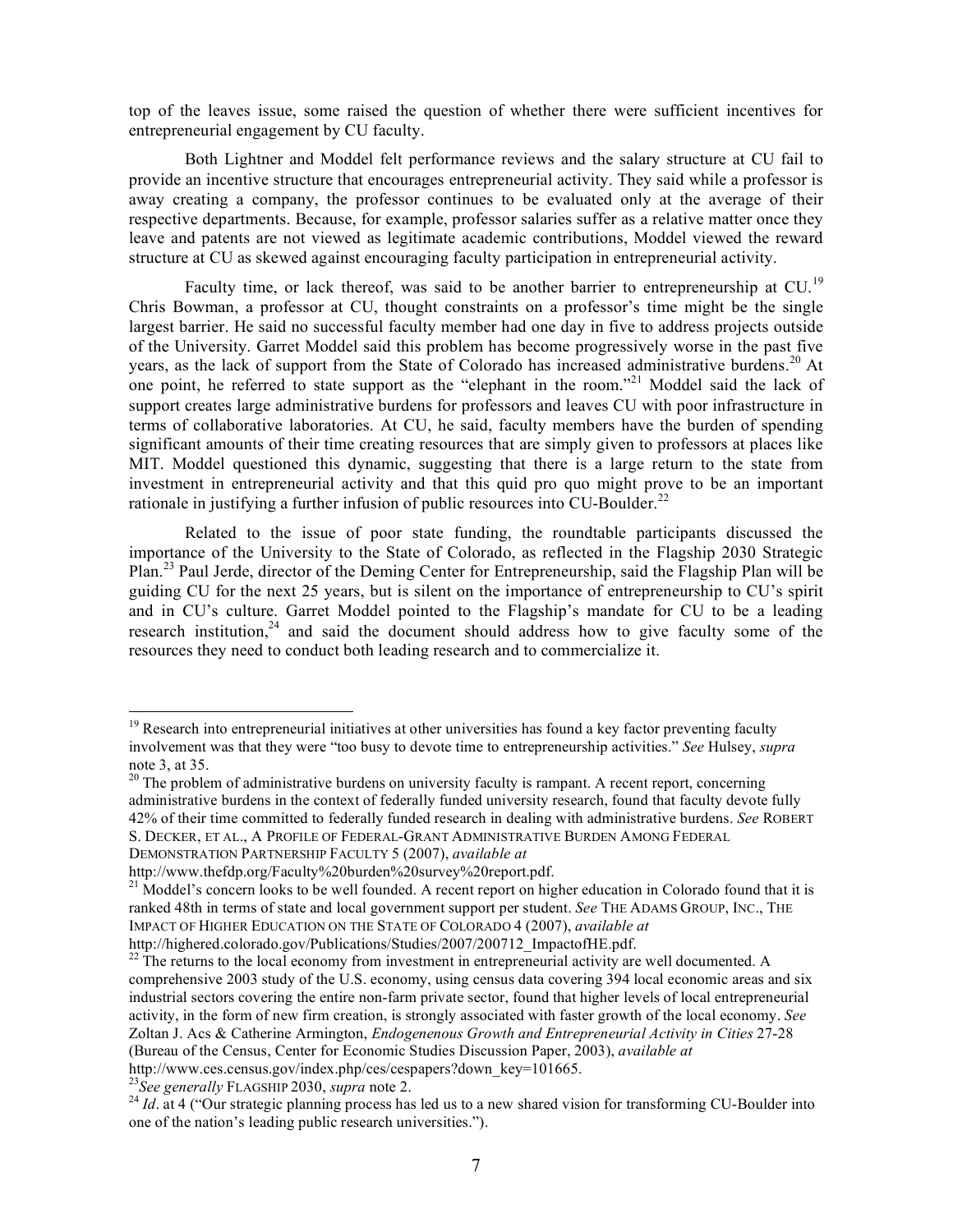Other barriers to entrepreneurial activity at CU, while not discussed extensively, are the issues surrounding shared facilities, such as labs or other equipment. Michael Lightner mentioned how, currently, it is difficult to bring startup companies into the University to use campus facilities. He said the reverse process was difficult as well. There are facilities at outside companies that CU needs to use, but as it stands, he said, this process occurs informally and is done "under the table."

In the same vein, faculty participants said there were issues with cross-departmental and interdisciplinary research on campus. They said accomplishing this type of research is difficult in the current CU-Boulder system. If interdisciplinary research is considered a good thing at CU and should be encouraged, they asked, how is it rewarded? When a professor wants to engage in interdisciplinary research, where does the research credit go? These faculty members said there are no clear guidelines for where to register graduate students assigned to such multi-department research. They said that when the student is registered in one of the two departments, the other department receives no credit for it. In short, faculty members expressed concerns that the current system provides no incentives to engage in interdisciplinary work.

A final barrier to entrepreneurial activity at CU is the "silos" within the CU-Boulder campus. Michael Lightner said while the entire faculty is part of CU, there are professors who never step outside of their colleges. He characterized CU as a set of communities: a community of social scientists, a community of engineers, and a community of entrepreneurs. Lightner felt the University could not pretend it is a single community, but it should seek to overcome the silo-based mentality that could undermine successful entrepreneurial initiatives.

#### *Possible Solutions*

The final part of the roundtable focused on the necessary steps to break down the barriers that get in the way of CU becoming more of an entrepreneurial university, with participants suggesting broad structural changes, as well as particular solutions. One such suggestion was to make a patent application count towards the publication portion of a faculty member's annual performance review.<sup>25</sup> Indeed, as one discussant noted, the patent process is quite rigorous and in many cases a patent may be more thoroughly reviewed than an academic paper.

Another thrust of the discussion was that the departmental variation in entrepreneurial activity could point to valuable solutions. More than one discussant said the University should pay particular attention to departments with high levels of entrepreneurship and especially how such activity began. Dave Allen, from the Technology Transfer Office, pointed to Chemical Engineering and Cardiology as examples of successful entrepreneurial programs at CU. In acknowledging that some departments are more entrepreneurial than others, many participants asked how the situation could be improved.

One option mentioned was for the less active departments to utilize change agents within the department itself, making this part of the selection criteria for faculty hiring in the future. In this context, participants once again pointed out that change takes time and the methods utilized may, by necessity, be slow. As an opposing view, discussants asked about investing in the clusters of entrepreneurial activity that already exist. The general thought was that it would be useful to look at what has worked and not worked in these areas, while at the same time looking to make the existing processes more effective. Brad Feld also suggested identifying a few additional areas in the community that are ripe for innovation, based on what is happening in the business environment. In terms of any additional entrepreneurial initiatives though, he said they should be clear, broadly

<sup>&</sup>lt;sup>25</sup> Such suggestions are not new, and have been said by some to touch the "very core of what it means to be an academic researcher." *See* Phan & Siegel, *supra* note 11, at 44. While not mentioned in the roundtable, another suggestion that may be considered less "controversial" includes shifting royalty distributions to allocate a greater percentage of revenue derived from the research and resultant licensing or company creation to the faculty members doing the research. *Id*.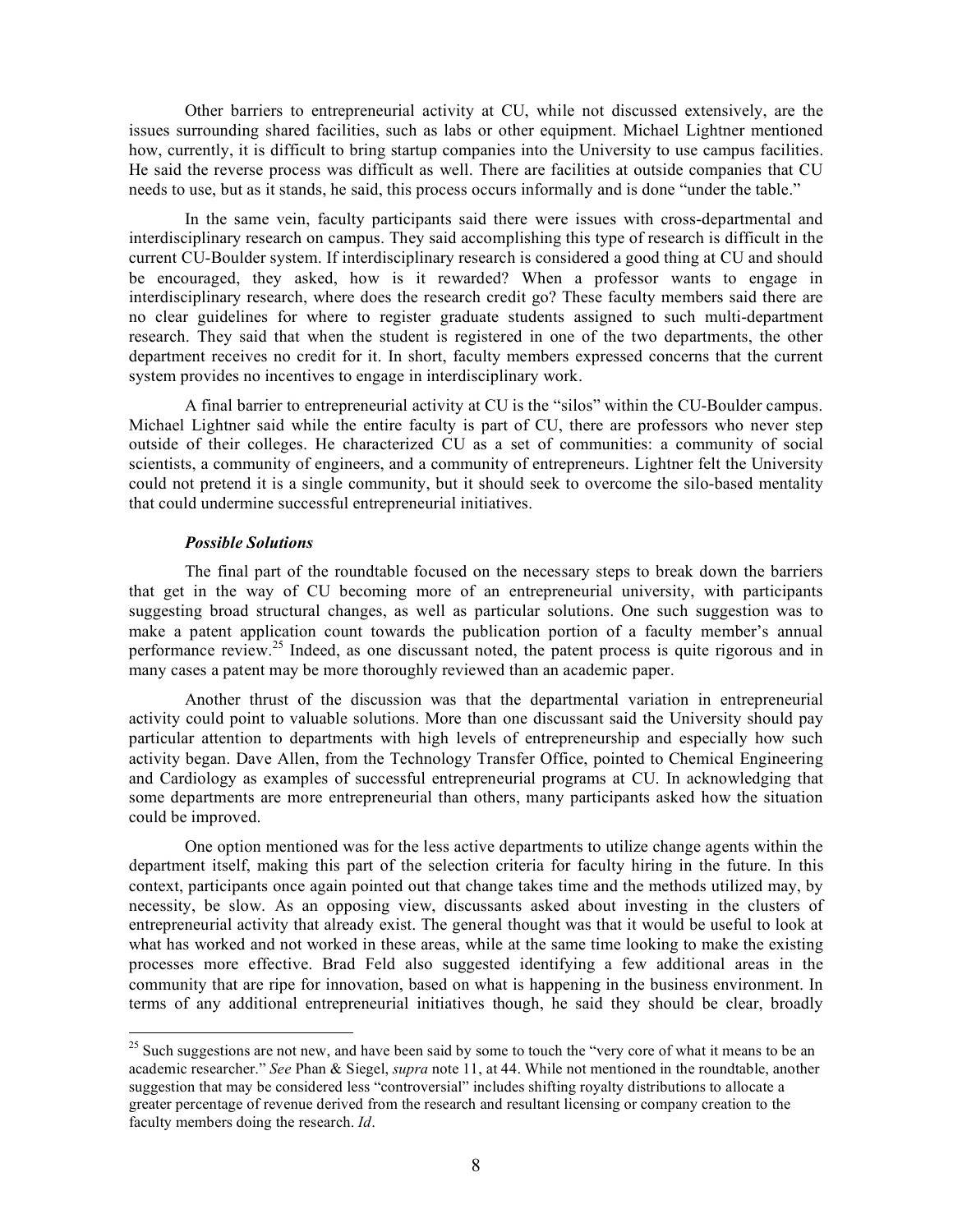defined, and use the existing, successful examples as "reflectors." Also, he said, any new initiative should recognize the limitations of the existing successes, especially their structural shortcomings.

The group brought up another possible solution as well, which was to look to the individuals on campus already participating in entrepreneurial activities. David Getches, Dean of the Law School, noted that there are a number of faculty members who have started phenomenally successful ventures coming out of CU. He felt any entrepreneurial initiative should look at the difference in the professors that come back to the academic world and those who do not. Getches said the reading for the roundtable suggested MIT was neutral, from an institutional perspective, towards moving from academia to business and then back again (that such movement was "neither precluded nor favored").<sup>26</sup> He characterized the dynamic at MIT as the senior role models moving out into the business environment and then coming back to academia. Dean Getches then posed two questions. Initially, what are the experiences of the senior role models at CU? Secondly, is the University losing its role models, and if so, why?

The discussants answered in two parts. First, related Garret Moddel, the local environment (his department) was not particularly supportive when he returned to academia. He said it felt like he was a "renegade." Kurt Smith, an entrepreneur, pointed out young professors involved in entrepreneurship often are considered "black sheep" and, unless senior faculty encouraged entrepreneurial behaviors or other incentives were put in place, young professors interested in entrepreneurial activity would not want to stay at CU. The second half of the answer, echoed by many, pointed out a need for senior faculty, notably deans and department chairs, to confront directly negative attitudes towards entrepreneurial activity. This led to a discussion of two alternative strategies for changing the institutional culture—a "bottom up" or a "top down" approach.

# *Strategies for Change: Bottom up, Top Down, and Niche Areas*

When discussing the culture and attitudes towards entrepreneurial activity at the University of Colorado, participants said many professors endured disparaging comments and attitudes from their colleagues. Participants asked how this could be changed and one faculty member pointed out any overt statement from the University itself did not seem to be filtering down. Garret Moddel felt such statements had not hit the dean's office or the executive committee in many departments. This led to a discussion of how an institutional culture is changed from the top down.

The top down approach was characterized as driving a cultural change from the leadership/administration of an institution down to the individual members.<sup>27</sup> It was said that any top down message must be reinforced with real behavior, and Brad Feld said if deans and senior professors start to engage in a certain behavior, then that activity will start to happen more broadly. He felt a top down message must be linked to behavior; otherwise when a junior faculty member simply tries to drive up such a message, they have no success. Feld said if a junior professor is denied tenure or gets disparaging remarks based on her entrepreneurial activities, then the effort would fail. Conversely, if the vision is built and the structural change occurs on the academic and administrative side, then real cultural change can be accomplished. Participants agreed that changing

<sup>&</sup>lt;sup>26</sup> Dean Getches was referring to a particular passage in the suggested reading that discussed the faculty culture at MIT and how there is a "group of very visible role models" at the Institute. *See* O'Shea, *supra* note 2, at 9 ("Although it is neither favored nor precluded, taking time off from an academic career to work in a company, owning a piece of a company, or developing your own inventions is not atypical of an MIT professor's career .

<sup>...&</sup>quot;).<br><sup>27</sup> Support from senior administrators in terms of value statements, resources, or new administrative structures has been identified as one of the key strategies in affecting institutional change. *See* PETER D. ECKEL & ADRIANNA KEZAR, TAKING THE REINS: INSTITUTIONAL TRANSFORMATION IN HIGHER EDUCATION 75 (2003); ELAINE EL-KHAWAS & ARIANNE A. WALKER, EXTERNAL FORCES AND INSTITUTIONAL RESPONSE TO CHANGE 10 (2001) (calling leadership within the institution as the "first key internal influence"), *available at* www.kfhet.org/papers/HERITransformation\_context.pdf.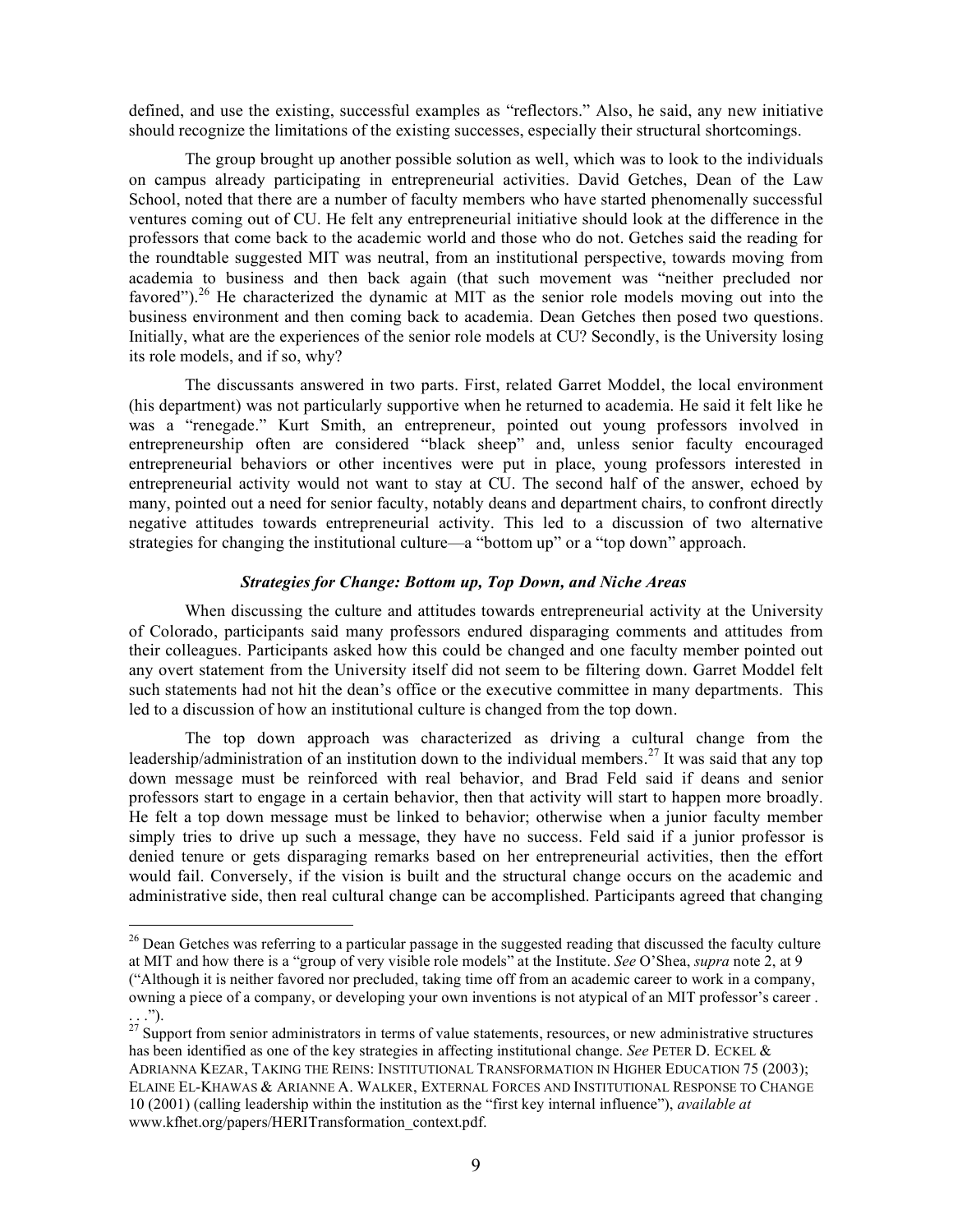shared values at an institution is very difficult, but many participants indicated their belief that change could happen if it started from the top and was repeated every day.

As a counterpoint, reflecting the bottom up approach, Bud Peterson asked the group to imagine an attempt to change MIT's culture away from its entrepreneurial nature. He felt that no matter what the message was from the top, the culture at the University would not change. Peterson said cultural change comes from the mindset within the individual, and that not only is it a long process, but such a change is enormously difficult to develop. Taking the opposing perspective, Robert Reich said the topic felt so large that such a change has to be, at the minimum, supported and reinforced from the top. Jim Crowe agreed, saying he understood the difficulty in changing a culture, but also saying that such a change needs to *start* at the top and then be repeated often. Offering a twist on the skepticism of the top down model, Phil DiStefano, Provost of CU, suggested the University should not attempt to change certain entrenched attitudes in non-entrepreneurial departments, but should instead focus on its successes in certain niche areas.<sup>28</sup>

Following up on the Provost's suggestion, a number of participants discussed what it would mean for the University to focus on niche areas. Michael Lightner said focusing on niche areas would allow CU to break the problem up into a more manageable process where results could be more readily seen. This niche approach, for example, could focus initially on the intellectual property generating departments (for example Computer Science or Chemical and Electrical Engineering), as this was where a majority of the technology transfer and commercialization occurs. Many participants felt the results would not be the same as those at MIT, with some saying CU cannot, and does not want to, be another MIT, but that this was due to CU being a different type of institution.

### *What are the next steps for CU?*

As the roundtable came to an end, moderator Phil Weiser asked key speakers for their final thoughts. Jim Crowe, CEO of *Level 3*, said CU-Boulder and the Denver/Boulder area are in an environment in which they are defining themselves as more entrepreneurial oriented and business friendly. Rhetorically, he asked how all the stakeholders could make the environment more friendly and emphasized that clarity was key in any relationship concerning business. Finally, the Chancellor was asked for his thoughts.

Chancellor Peterson ended the roundtable by identifying what he felt were CU's next steps. Initially, he said determining the role entrepreneurship can and should play within the University is important; the expectations surrounding entrepreneurial activity should be articulated. Next, he said the institutional barriers, the policies and practices, should be examined, while at the same time asking if these barriers are real or perceived and whether they are necessary or if they have merely evolved over time. Then the areas of opportunity should be identified; CU should identify what has worked on the "islands" of entrepreneurship currently within the University and look at how to expand them. The Chancellor again emphasized that changing the culture of an institution is enormously difficult and said focusing on the culture of specific organizations and substructures may be easier. Finally, he said the role of entrepreneurship in CU's Flagship 2030 plan should be examined and that he would look into the role that entrepreneurship could play in the interdisciplinary aspect of the strategic plan as well as the experiential learning component.

 $28$  The niche area approach may represent a variation on what has been termed elsewhere as a collaborative leadership strategy. *See* Peter D. Eckel & Adrianna Kezar, *The Effect of Institutional Culture on Change Strategies in Higher Education: Universal Principals or Culturally Responsive Concepts?*, 73 J. HIGHER ED. 440-41 (2002) (defining collaborative leadership as a process where both the leadership and other faculty in the campus are involved throughout the "change initiative"), *available at* www.pkal.org/documents/EffectOfInstitutionalCulture.cfm.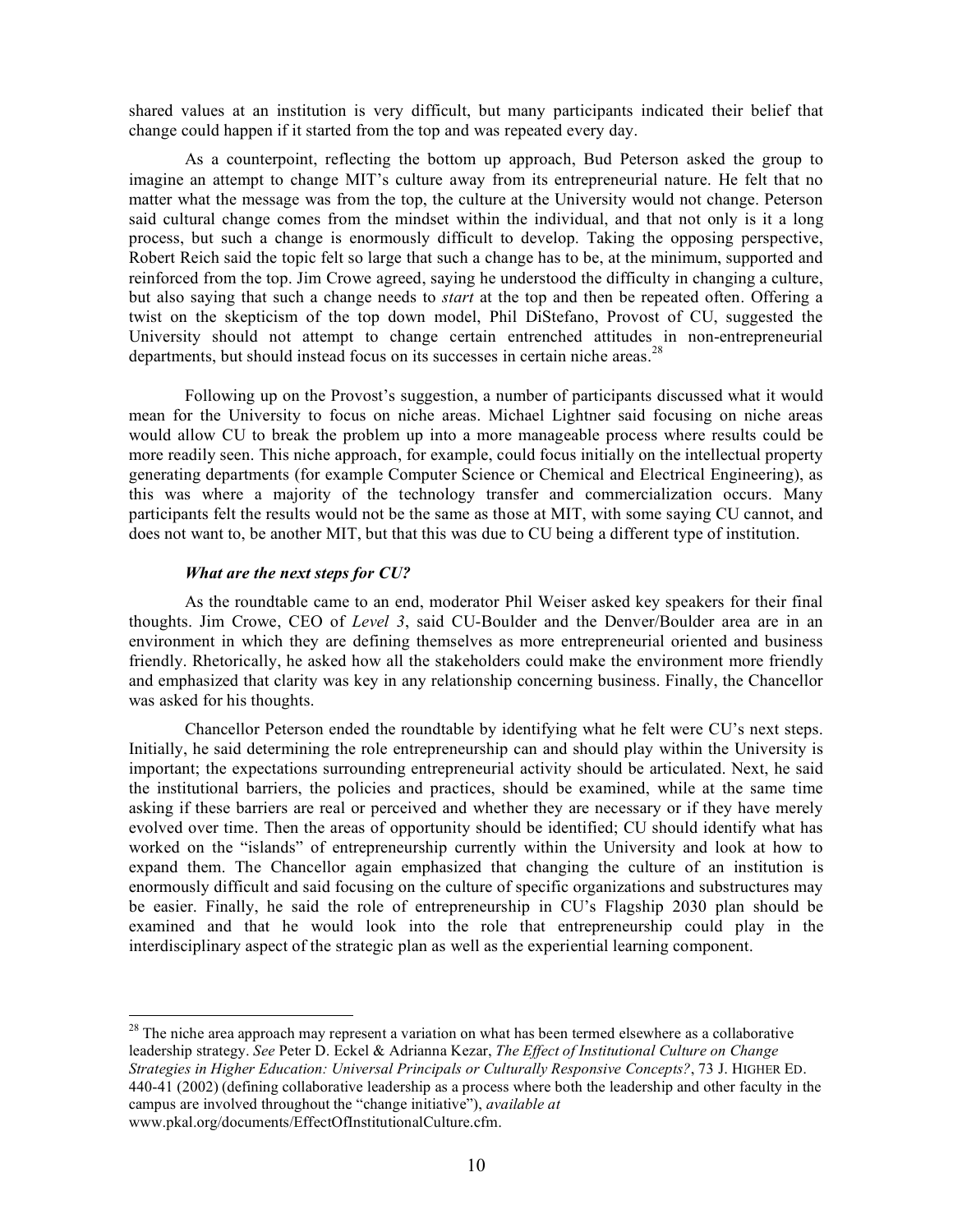### **Conclusion**

More than 35 people, including leading members of the Boulder/Denver entrepreneurial community and University leadership, came together to discuss how CU could become a more entrepreneurial university. Time and again, the participants pointed to clarity as a necessary ingredient in the process of changing CU's culture into one more supportive of entrepreneurial activity, regardless of the details involved. Overall, the participants recognized enormous opportunity in this area and encouraged the University of Colorado at Boulder to make it a priority in the years ahead.